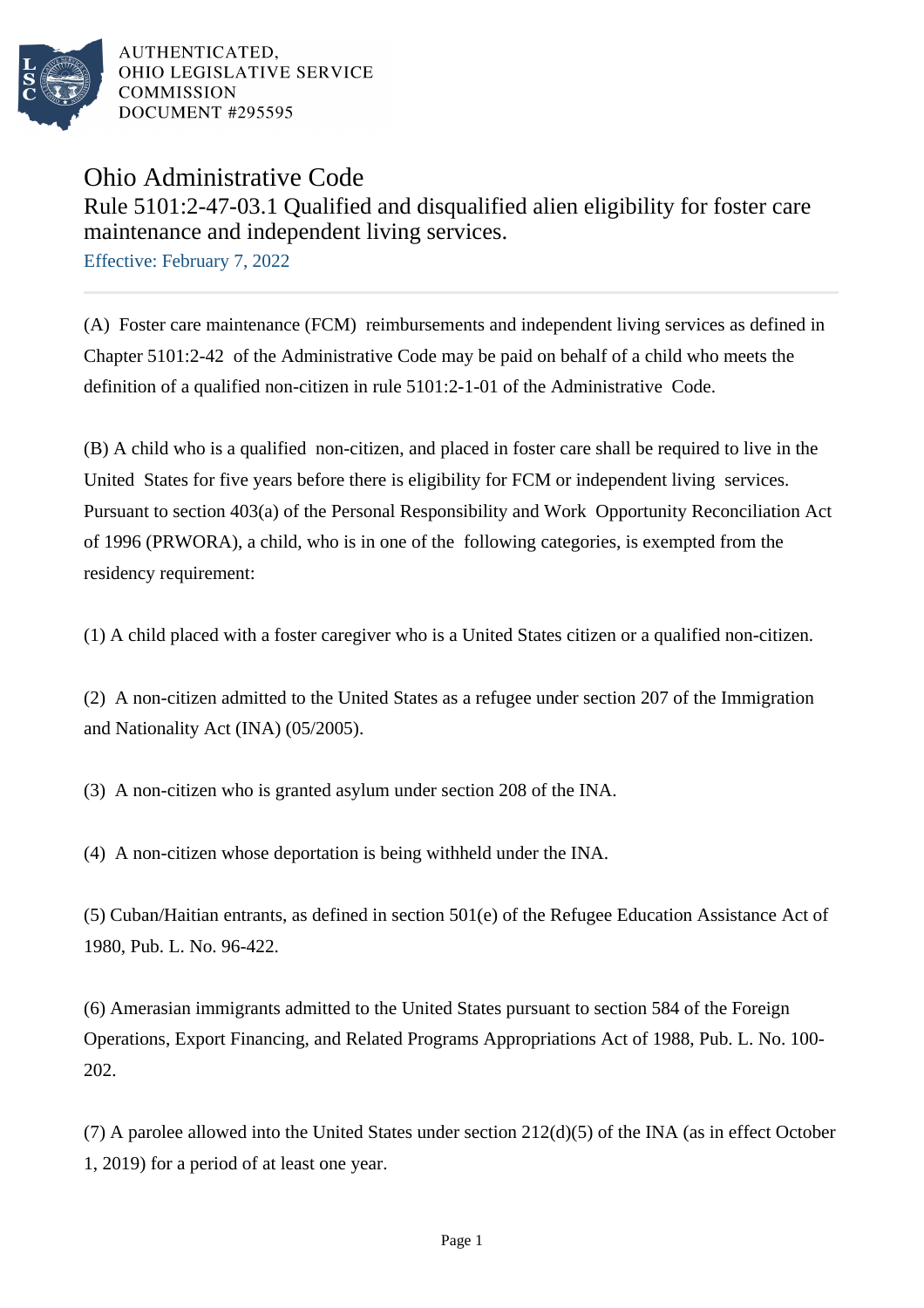

AUTHENTICATED. OHIO LEGISLATIVE SERVICE **COMMISSION** DOCUMENT #295595

(8) A person granted conditional entry pursuant to section  $203(a)(7)$  of the INA (as in effect prior to April 1, 1980).

(9) A non-citizen or the child or parent of a non-citizen who has been battered or subjected to extreme cruelty in the U.S.

(10) An Afghan or Iraqi non-citizen granted special immigrant visa status under Section 8120 of the December 19, 2009 Defense Appropriations Bill (Pub. L. No. 111-118) and section  $101(a)(27)$  of the INA (as in effect October 1, 2019).

(C) In addition to meeting the requirements of paragraph (B) of this rule, a child who is a qualified non-citizen is eligible to receive Title IV-E FCM payments if the following are met:

(1) The child is disqualified under section 245A (H), 210 (F) or 210 (D)(7) of the INA from meeting eligibility requirements for aid to dependent children (ADC) program in effect on July 16, 1996, as defined in rule 5101:2-47-14.1 of the Administrative Code:

(a) In the month in which a JFS 01645 "Agreement for Temporary Custody of Child" was entered into.

(b) In the month court proceedings leading to the removal of the child from the home of a specified relative were initiated.

(2) The child meets all other eligibility requirements of Chapter 5101:2-47 of the Administrative Code.

(D) A non-citizen who meets the definition of a qualified non-citizen in rule 5101:2-1-01 of the Administrative Code, is eligible to become a foster caregiver and receive Title IV-E FCM or independent living services for an eligible child.

(E) A child who is a qualified non-citizen and is eligible for Title IV-E FCM shall be eligible for Title XIX medicaid coverage.